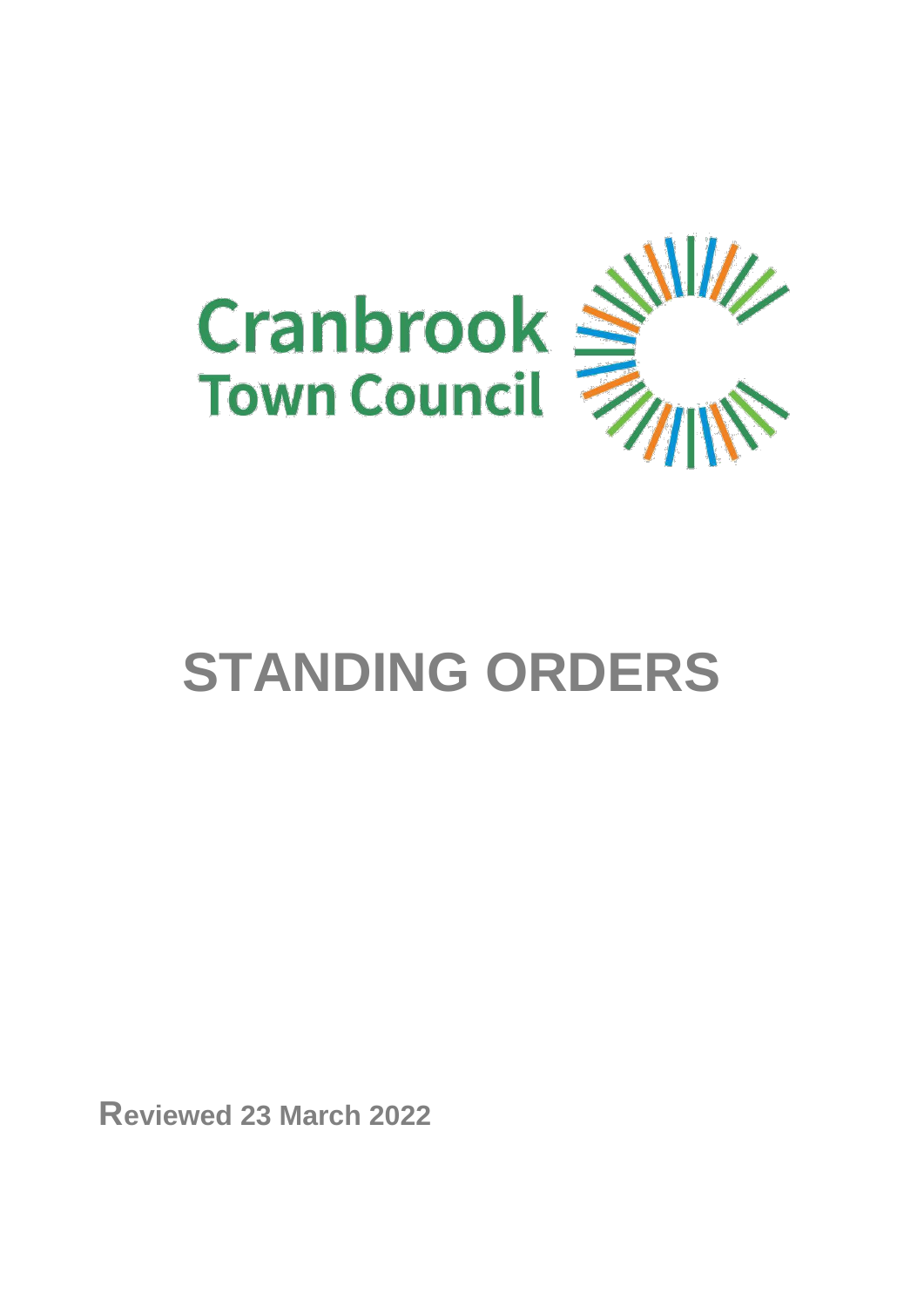## **Introduction**

- **1.** Rules of debate at meetings
- **2.** Disorderly conduct at meetings
- **3.** Meetings generally
- **4.** Committees and sub-committees
- **5.** Ordinary council meetings
- **6.** Extraordinary meetings of the council and committees and sub-committees
- **7.** Previous resolutions
- **8.** Voting on appointments
- **9.** Motions for a meeting which require written notice to be given to the Proper Officer
- **10.** Motions at a meeting which do not require written notice
- **11.** Management of information
- **12.** Draft minutes
- **13.** Code of conduct and dispensations
- **14.** Code of conduct complaints
- **15.** Proper Officer
- **16.** Responsible Financial Officer
- **17.** Accounts and accounting statements
- **18.** Financial controls and procurement
- **19.** Handling staff matters
- **20.** Responsibilities to provide information
- **21.** Responsibilities under data protection legislation
- **22.** Relations with the press/media
- **23.** Execution and sealing of legal deeds
- **24.** Communicating with District and County or Unitary councillors
- **25.** Restrictions on councillor activities
- **26.** Standing orders generally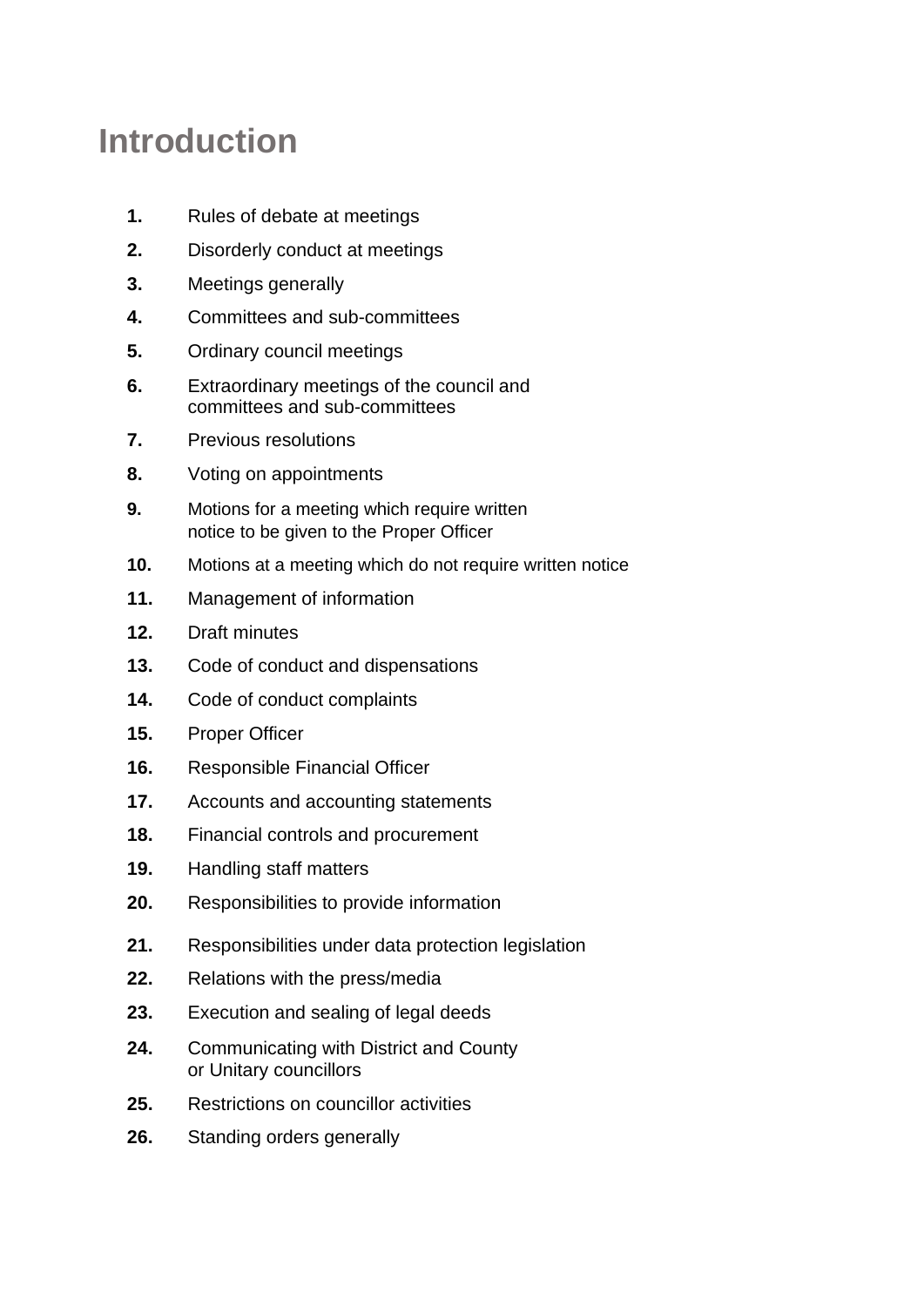## **1. Rules of debate at meetings**

- a Motions on the agenda shall be considered in the order in which they appear unless the order is changed at the discretion of the chairman of the meeting.
- b A motion (including an amendment) shall not be progressed unless it has been moved and seconded.
- c A motion on the agenda which is not moved by its proposer may be treated by the chairman of the meeting as withdrawn.
- d If a motion (including an amendment) has been seconded, it may be withdrawn by the proposer only with the consent of the seconder and the meeting.
- e An amendment is a proposal to remove or add words to a motion. It shall not negate the motion.
- f If an amendment to the original motion is carried, the original motion (as amended) becomes the substantive motion upon which further amendment(s) may be moved.
- g An amendment shall not be considered unless early verbal notice of it is given at the meeting and, if requested by the chairman of the meeting, is expressed in writing to the chairman.
- h A councillor may move an amendment to his own motion if agreed by the meeting. If a motion has already been seconded, the amendment shall be with the consent of the seconder and the meeting.
- i If there is more than one amendment to an original or substantive motion, the amendments shall be moved in the order directed by the chairman of the meeting.
- j Subject to standing order 1(i), only one amendment shall be moved and debated at a time, the order of which shall be directed by the chairman of the meeting.
- k One or more amendments may be discussed together if the chairman of the meeting considers this expedient, but each amendment shall be voted upon separately.
- l A councillor may not move more than one amendment to an original or substantive motion.
- m The mover of an amendment has no right of reply at the end of debate on it.
- n Where a series of amendments to an original motion are carried, the mover of the original motion shall have a right of reply either at the end of debate on the first amendment or at the very end of debate on the final substantive motion immediately before it is put to the vote.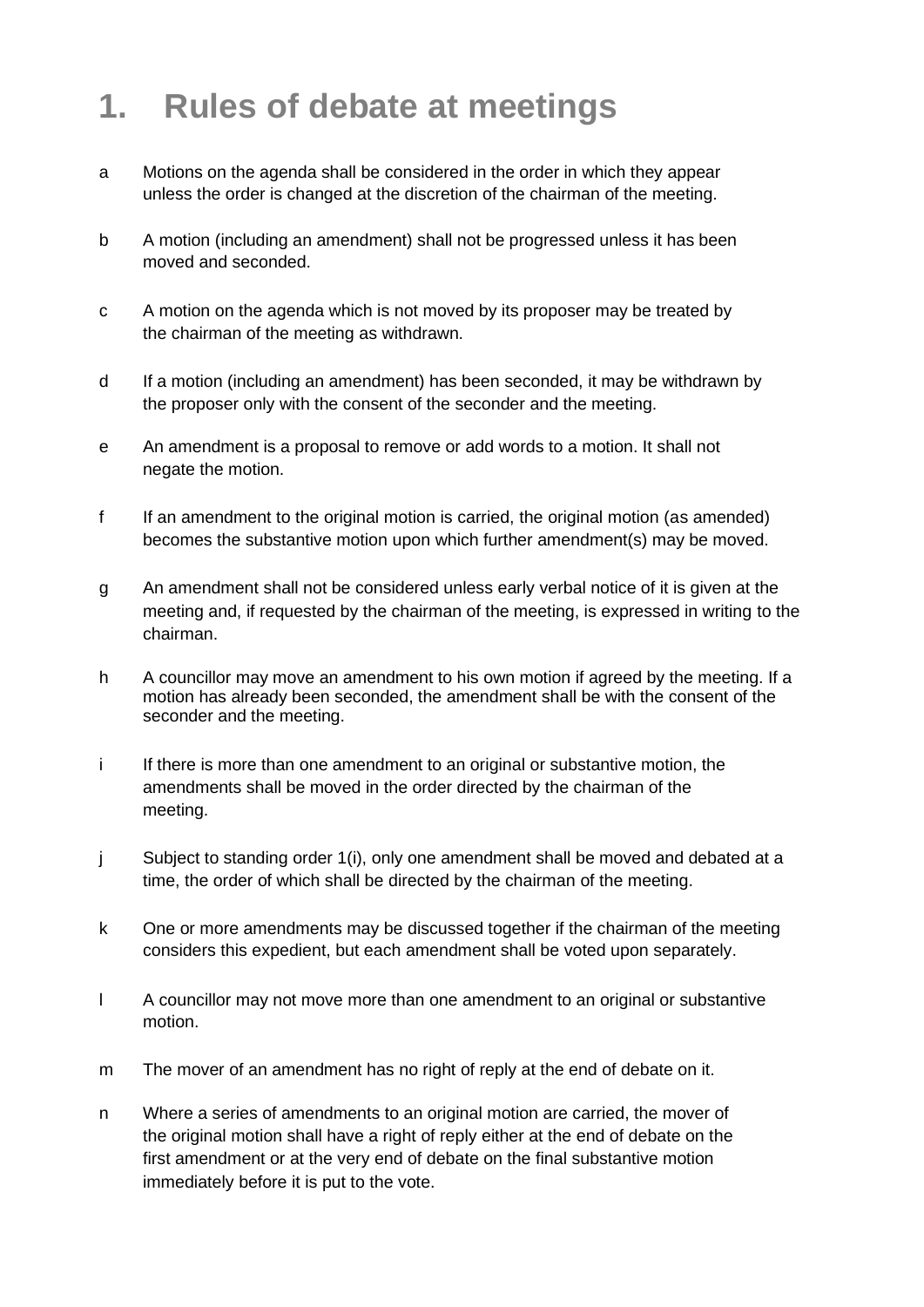- o Unless permitted by the chairman of the meeting, a councillor may speak only once in the debate on a motion except:
	- i. to speak on an amendment moved by another councillor;
	- ii. to move or speak on another amendment if the motion has been amended since he last spoke;
	- iii. to make a point of order;
	- iv. to give a personal explanation; or
	- v. to exercise a right of reply.
- p During the debate on a motion, a councillor may interrupt only on a point of order or a personal explanation and the councillor who was interrupted shall stop speaking. A councillor raising a point of order shall identify the standing order which he considers has been breached or specify the other irregularity in the proceedings of the meeting he is concerned by.
- q A point of order shall be decided by the chairman of the meeting and his decision shall be final.
- r When a motion is under debate, no other motion shall be moved except:
	- i) to amend the motion;
	- ii) proceed to the next business;
	- iii) to adjourn the debate;
	- iv) to put the motion to a vote;
	- v) to ask a person to be no longer heard or to leave the meeting;
	- vi) to refer a motion to a committee or sub-committee for consideration;
	- vii) to exclude the public and press;
	- viii) to adjourn the meeting; or
	- ix) to suspend particular standing order(s) excepting those which reflect mandatory statutory requirements.
- s Before an original or substantive motion is put to the vote, the chairman of the meeting shall be satisfied that the motion has been sufficiently debated and that the mover of the motion under debate has exercised or waived his right of reply.
- t Excluding motions moved understanding order 1(r), the contributions or speeches by a councillor shall relate only to the motion under discussion and shall not exceed three minutes without the consent of the chairman of the meeting.

## **2. Disorderly conduct at meetings**

a No person shall obstruct the transaction of business at a meeting or behave offensively or improperly. If this standing order is ignored, the chairman of the meeting shall request such person(s) to moderate or improve their conduct.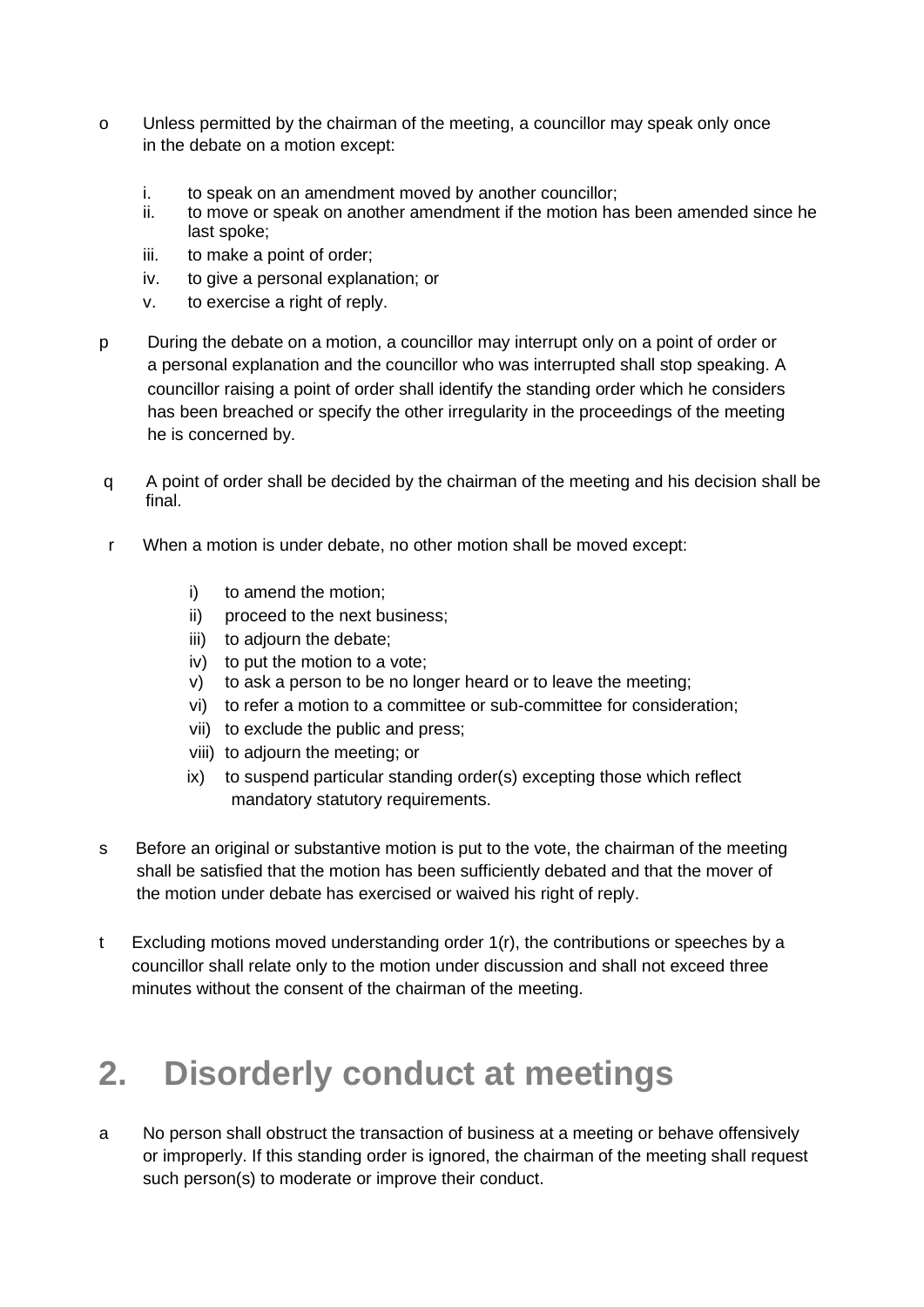- b If person(s) disregard the request of the chairman of the meeting to moderate or improve their conduct, any councillor or the chairman of the meeting may move that the person be no longer heard or be excluded from the meeting. The motion, if seconded, shall be put to the vote without discussion.
- c If a resolution made under standing order 2(b) above is ignored, the chairman of the meeting may take further reasonable steps to restore order or to progress the meeting. This may include temporarily suspending or closing the meeting.

#### **3. Meetings generally**

- **Full Council meetings**
- **Committee meetings**
- Sub-committee meetings
- <sup>a</sup>**Meetings shall not take place in premises which at the time of the meeting are used for the supply of alcohol, unless no other premises are available free of charge or at a reasonable cost.**
- <sup>b</sup> **The minimum three clear days for notice of a meeting does not include**

**the day on which notice was issued, the day of the meeting, a Sunday, a day of the Christmas break, a day of the Easter break or of a bank holiday or a day appointed for public thanksgiving or mourning.**

**Example 2** C The minimum three clear days for notice of a meeting does not

**include the day on which notice was issued or the day of the meeting.**

- **Meetings shall be open to the public unless their presence is prejudicial to the public interest by reason of the confidential nature of the business to be transacted or for other special reasons. The public's exclusion from part or all of a meeting shall be by a resolution which shall give reasons for the public's exclusion.**
	- e Members of the public may make representations, answer questions and give evidence at a meeting which they are entitled to attend in respect of Council business. If any item raised as part of a public participation item on an agenda does not form part of that agenda, the Council may respond to the member of the public orally or in writing after the meeting or it might place that item on a future agenda if a formal debate and/or decision is required.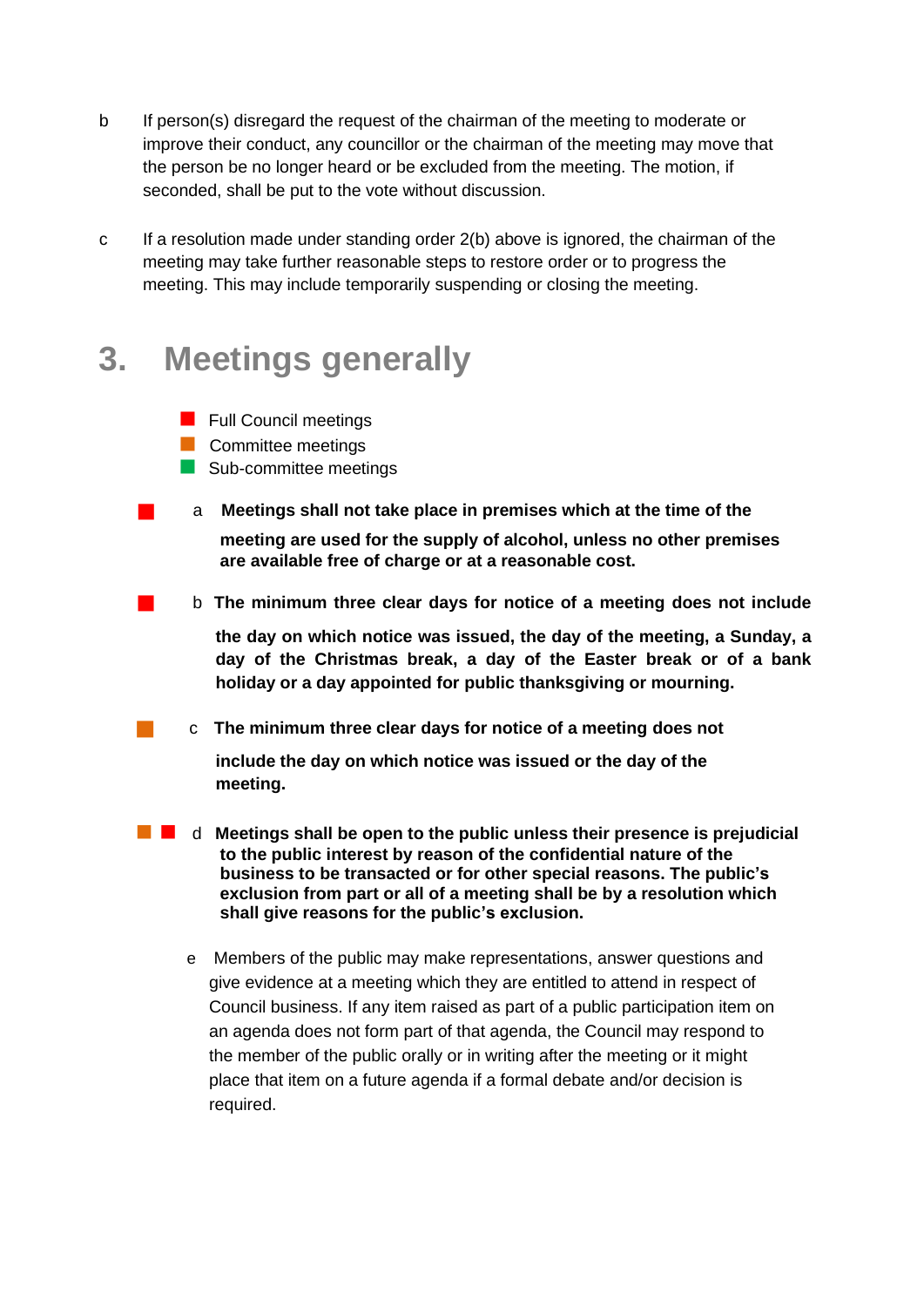- f The period of time designated for public participation at a meeting in accordance with standing order 3(e) shall not exceed fifteen minutes unless directed by the chairman of the meeting.
- g Subject to standing order 3(f), a member of the public shall not speak for more than three minutes.
- h In accordance with standing order 3(e), a question shall not require a response at the meeting nor start a debate on the question. The chairman of the meeting may direct that a written or oral response be given.
- i A person shall raise his hand when requesting to speak and stand when speaking (except when a person has a disability or is likely to suffer discomfort). The chairman of the meeting may at any time permit a person to be seated when speaking.
- j A person who speaks at a meeting shall direct his comments to the chairman of the meeting.
- k Only one person is permitted to speak at a time. If more than one person wants to speak, the chairman of the meeting shall direct the order of speaking.
- **l B l** Subject to standing order 3(m) a person who attends a meeting is **permitted to report on the meeting whilst the meeting is open to the public. To "report" means to film, photograph, make an audio recording of meeting proceedings, use any other means for enabling persons not present to see or hear the meeting as it takes place or later or to report or to provide oral or written commentary about the meeting so that the report or commentary is available as the meeting takes place or later to persons not present**.
	- m **A person present at the meeting may not provide an oral report or oral commentary about a meeting as it takes place without permission.**
- **n** The press shall be provided with reasonable facilities for the taking of **their report of all or part of a meeting at which they are entitled to be present.**
	- <sup>o</sup> **Subject to standing orders which indicate otherwise, anything authorised or required to be done by, to or before the Chairman of the Council may in his absence be done by, to or before the Vice-Chairman of the Council (if there is one).**
- <sup>p</sup> **The Chairman of the Council, if present, shall preside at a meeting. If the Chairman is absent from a meeting, the Vice-Chairman of the Council, if there is one) if present, shall preside. If both the Chairman and the**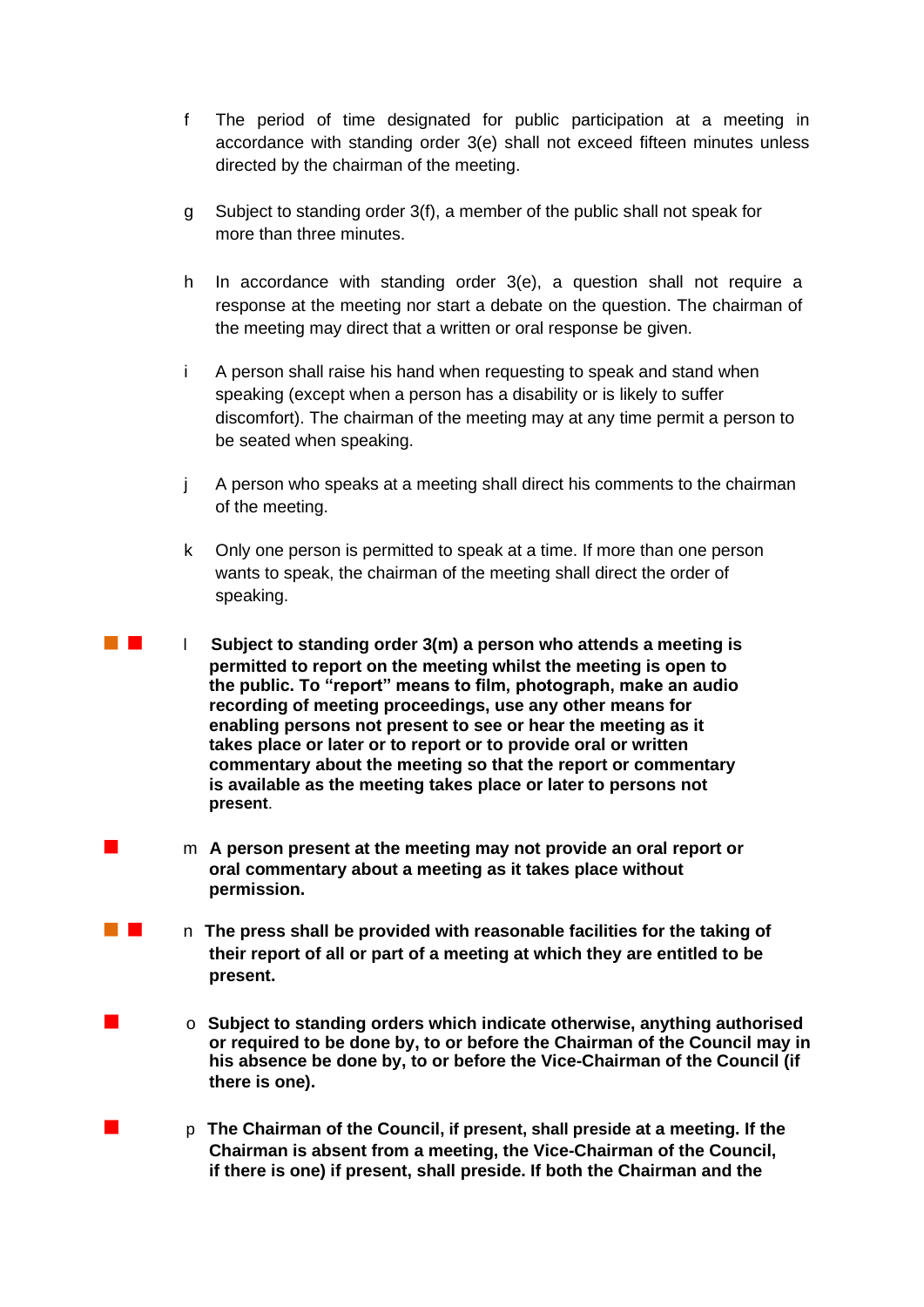**Vice-Chairman are absent from a meeting, a councillor as chosen by the councillors present at the meeting shall preside at the meeting. E E** q Subject to a meeting being quorate, all questions at a meeting shall be **decided by a majority of the councillors and non-councillors with voting rights present and voting. The Form The chairman of a meeting may give an original vote on any matter put to the vote, and in the case of an equality of votes may exercise his casting vote whether or not he gave an original vote.** *See standing orders 5(h) and (i) for the different rules which apply in the election of the Chairman of the Council at the annual meeting of the Council.* s **Unless standing orders provide otherwise, voting on a question shall be by a show of hands. At the request of a councillor, the voting on any question shall be recorded so as to show whether each councillor present and voting gave his vote for or against that question.** Such a request shall be made before moving on to the next item of business on the agenda. t The minutes of a meeting shall include an accurate record of the following: i. the time and place of the meeting; ii. the names of councillors who are present and the names of the councillors who are absent; iii. interests which have been declared by councillors and noncouncillors with voting rights; iv. the grant of dispensations (if any) to councillors and non-councillors with voting rights; v. whether a councillor or non-councillor with voting rights left the meeting when matters in which they held interests were being considered; vi. if there was a public participation session; and vii. the resolutions made. **A B L u** A councillor or a non-councillor with voting rights who has a **disclosable pecuniary interest or another interest as set out in the Council's code of conduct in a matter being considered at a meeting is subject to statutory limitations or restrictions under the code on his right to participate and vote on that matter.** <sup>v</sup> **No business may be transacted at a meeting unless at least one-third of the whole number of members of the council are present and in no** 

*See standing order 4d(viii) for the quorum of a committee or sub-committee meeting.*

**case shall the quorum of a meeting be less than three.**

**If**  $\blacksquare$  w If a meeting is or becomes inquorate no business shall be transacted and the meeting shall be closed. The business on the agenda for the meeting shall be adjourned to another meeting.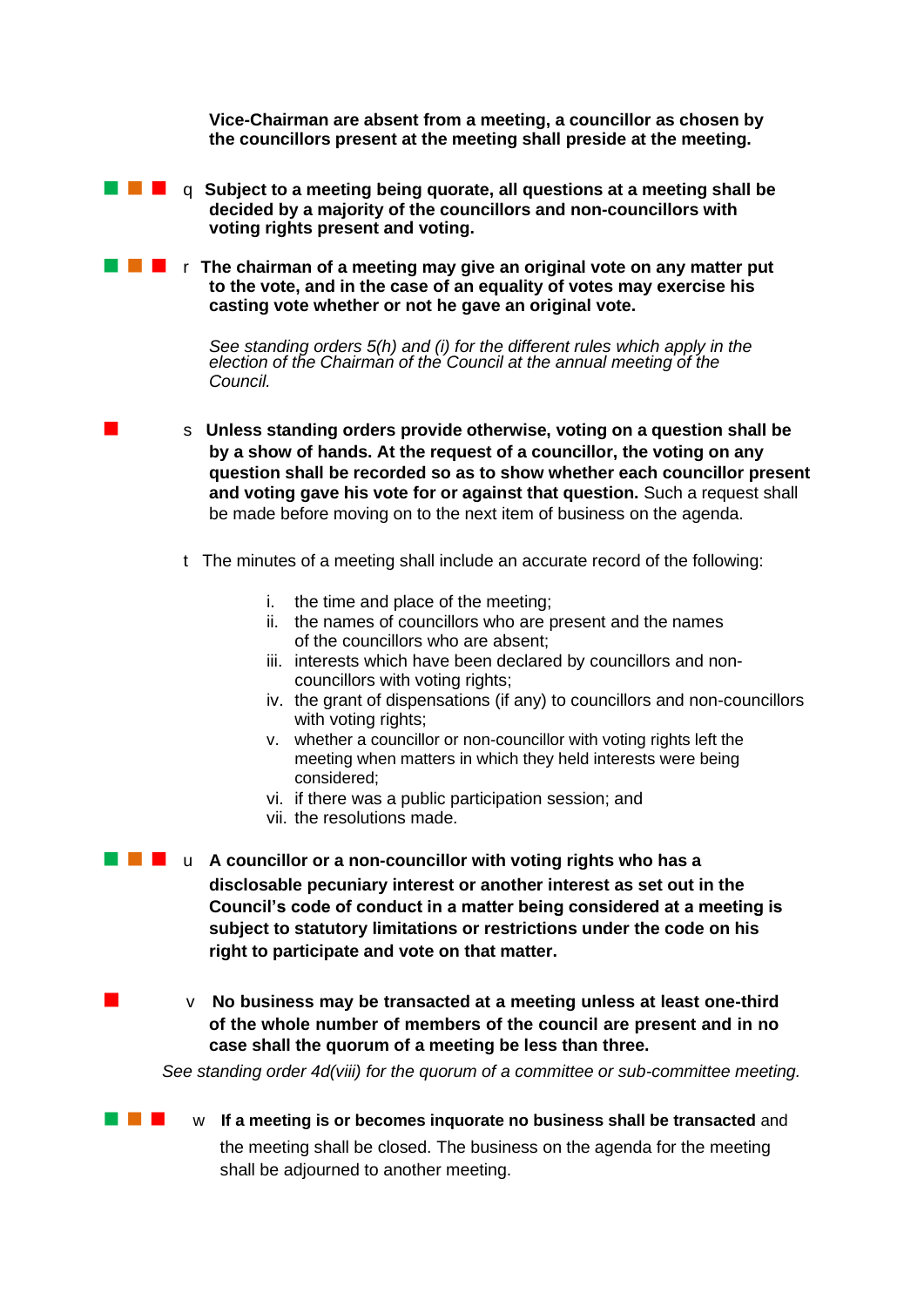# **4. Committees and Sub-Committees**

- a **Unless the council determines otherwise, a committee may appoint a subcommittee whose terms of reference and members shall be determined by the committee.**
- b **The members of a committee may include non-councillors unless it is a committee which regulates and controls the finances of the Council.**
- c **Unless the council determines otherwise, all the members of an advisory committee and a sub-committee of the advisory committee may be noncouncillors.**
- d The council may appoint standing committees or other committees as may be necessary, and:
	- i. shall determine their terms of reference;
	- ii. shall determine the number and time of the ordinary meetings of a standing committee up until the date of the next annual meeting of the Council;
	- iii. shall permit a committee, other than in respect of the ordinary meetings of a committee, to determine the number and time of its meetings;
	- iv. shall, subject to standing orders 4(b) and (c), appoint and determine the terms of office of members of such a committee;
	- v. may, subject to standing orders 4(b) and (c), appoint and determine the terms of office of the substitute members to a committee whose role is to replace the ordinary members at a meeting of a committee if the ordinary members of the committee confirm to the Proper Officer 5 days before the meeting which they are unable to attend;
	- vi. shall, after it has appointed the members of a standing committee, appoint the chairman of the standing committee;
	- vii. shall permit a committee other than a standing committee, to appoint its own chairman at the first meeting of the committee;
	- viii. shall determine the place, notice requirements and quorum for a meeting of a committee and a sub-committee which in both cases shall be no less than three;
	- ix. shall determine if the public may participate at a meeting of a committee;
	- x. shall determine if the public and press are permitted to attend the meetings of a sub-committee and also the advance public notice requirements, if any, required for the meetings of a sub-committee;
	- xi. shall determine if the public may participate at a meeting of a subcommittee which they are permitted to attend; and
	- xii. may dissolve a committee or a sub-committee.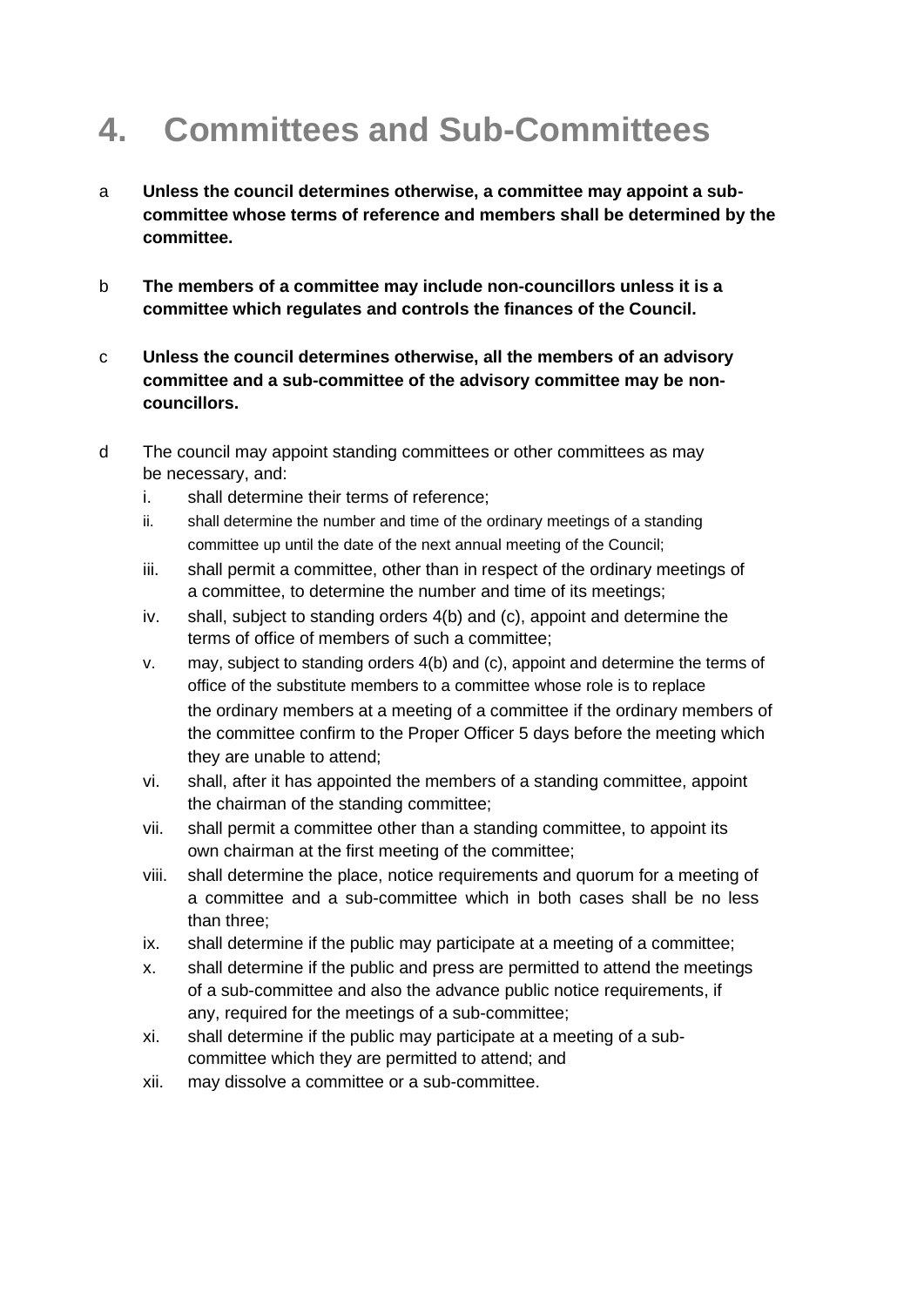# **5. Ordinary council meetings**

- **a In an election year, the annual meeting of the Council shall be held on or within 14 days following the day on which the new councillors elected take office.**
- **b In a year which is not an election year, the annual meeting of a Council shall be held on such day in May as the council decides.**
- **c If no other time is fixed, the annual meeting of the Council shall take place at 7pm.**
- **d In addition to the annual meeting of the council, at least three other ordinary meetings shall be held in each year on such dates and times as the council directs.**
- **e The first business conducted at the annual meeting of the Council shall be the election of the Chairman and Vice-Chairman (if there is one) of the Council.**
- **f The Chairman of the Council, unless he has resigned or becomes disqualified, shall continue in office and preside at the annual meeting until his successor is elected at the next annual meeting of the Council.**
- **g The Vice-Chairman of the Council, if any, unless he resigns or becomes disqualified, shall hold office until immediately after the election of the Chairman of the Council at the next annual meeting of the Council.**
- **h In an election year, if the current Chairman of the Council has not been re-elected as a member of the Council, he shall preside at the annual meeting until a successor Chairman of the Council has been elected. The current Chairman of the Council shall not have an original vote in respect of the election of the new Chairman of the Council but shall give a casting vote in the case of an equality of votes.**
- **i In an election year, if the current Chairman of the Council has been re-elected as a member of the Council, he shall preside at the annual meeting until a new Chairman of the Council has been elected. He may exercise an original vote in respect of the election of the new Chairman of the Council and must give a casting vote in the case of an equality of votes.**
- **j** Following the election of the Chairman of the Council and Vice-Chairman (if there is one) of the Council at the annual meeting, the business shall include:
	- i. **In an election year, delivery by the Chairman of the Council and councillors of their acceptance of office forms unless the council resolves for this to be done at a later date**. **In a year which is not an election year, delivery by the Chairman of the Council of his acceptance of office form unless the council resolves for this to be done at a later date;**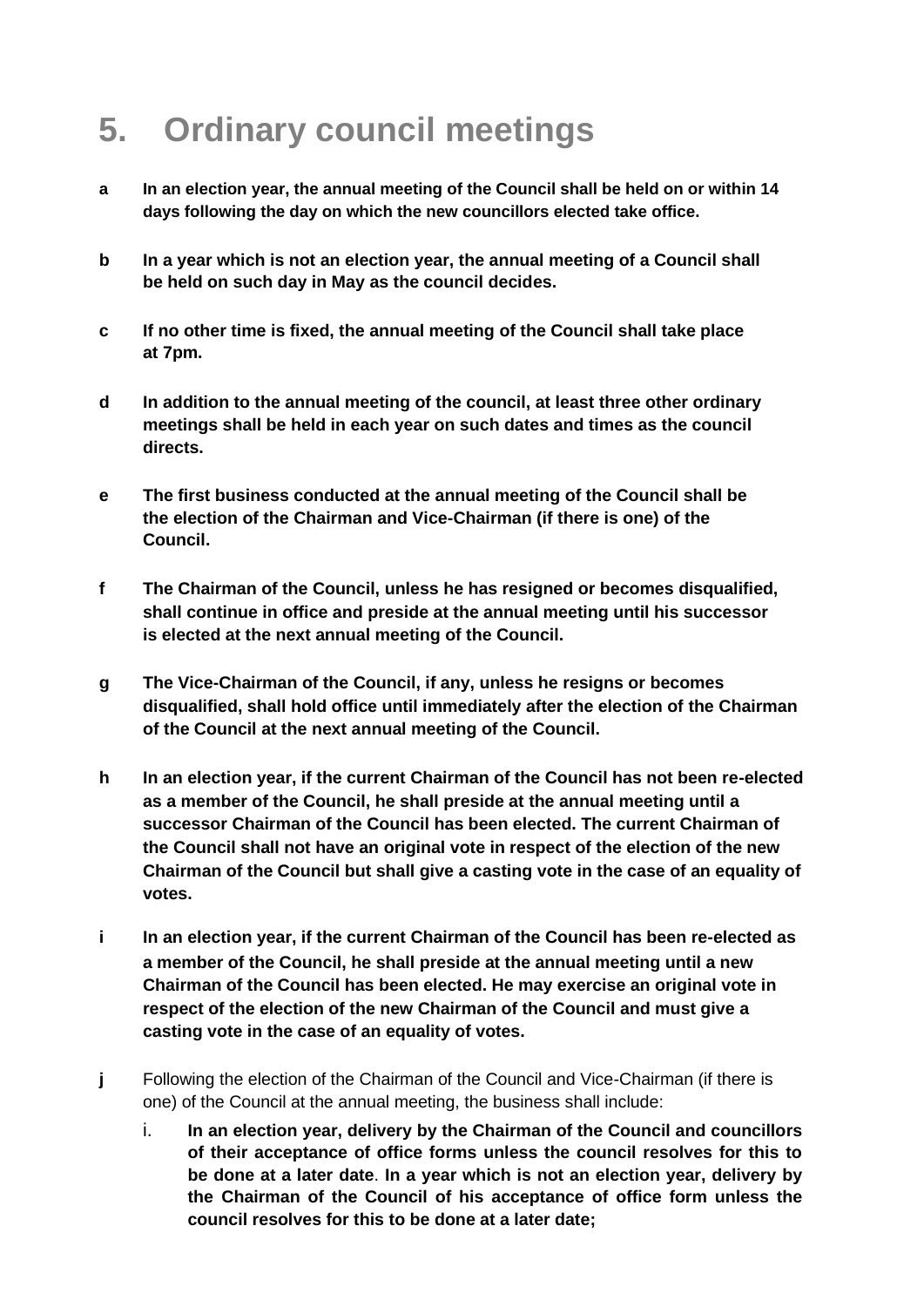- ii. Confirmation of the accuracy of the minutes of the last meeting of the Council;
- iii. Receipt of the minutes of the last meeting of a committee;
- iv. Consideration of the recommendations made by a committee;
- v. Review of delegation arrangements to committees, sub-committees, staff and other local authorities;
- vi. Review of the terms of reference for committees;
- vii. Appointment of members to existing committees;
- viii. Appointment of any new committees in accordance with standing order 4;
- ix. Review and adoption of appropriate standing orders and financial regulations;
- x. Review of arrangements (including legal agreements) with other local authorities, not-for-profit bodies and businesses;
- xi. Review of representation on or work with external bodies and arrangements for reporting back;
- xii. In an election year, to make arrangements with a view to the Council becoming eligible to exercise the general power of competence in the future;
- xiii. Review of inventory of land and other assets including buildings and office equipment;
- xiv. Confirmation of arrangements for insurance cover in respect of all insurable risks;
- xv. Review of the Council's and/or staff subscriptions to other bodies;
- xvi. Review of the Council's complaints procedure;
- xvii. Review of the Council's policies, procedures and practices in respect of its obligations under freedom of information and data protection legislation *(see also standing orders 11,20 and 21);*
- xviii. Review of the Council's policy for dealing with the press/media;
- xix. Review the Council's employment policies and procedures;
- xx. Review of the Council's expenditure incurred under s.137 of the Local Government Act 1972 or the general power of competence.
- xxi. Determining the time and place of ordinary meetings of the Council up to and including the next annual meeting of the Council.

#### **6. Extraordinary meetings of the Council, committees and sub-committees**

- a **The Chairman of the Council may convene an extraordinary meeting of the council at any time.**
- b **If the Chairman of the Council does not call an extraordinary meeting of the Council within seven days of having been requested in writing to do so by two councillors, any two councillors may convene an extraordinary meeting of the Council. The public notice giving the time, place and agenda for such a meeting shall be signed by the two councillors.**
- c The chairman of a committee [or a sub-committee] may convene an extraordinary meeting of the committee [or the sub-committee] at any time.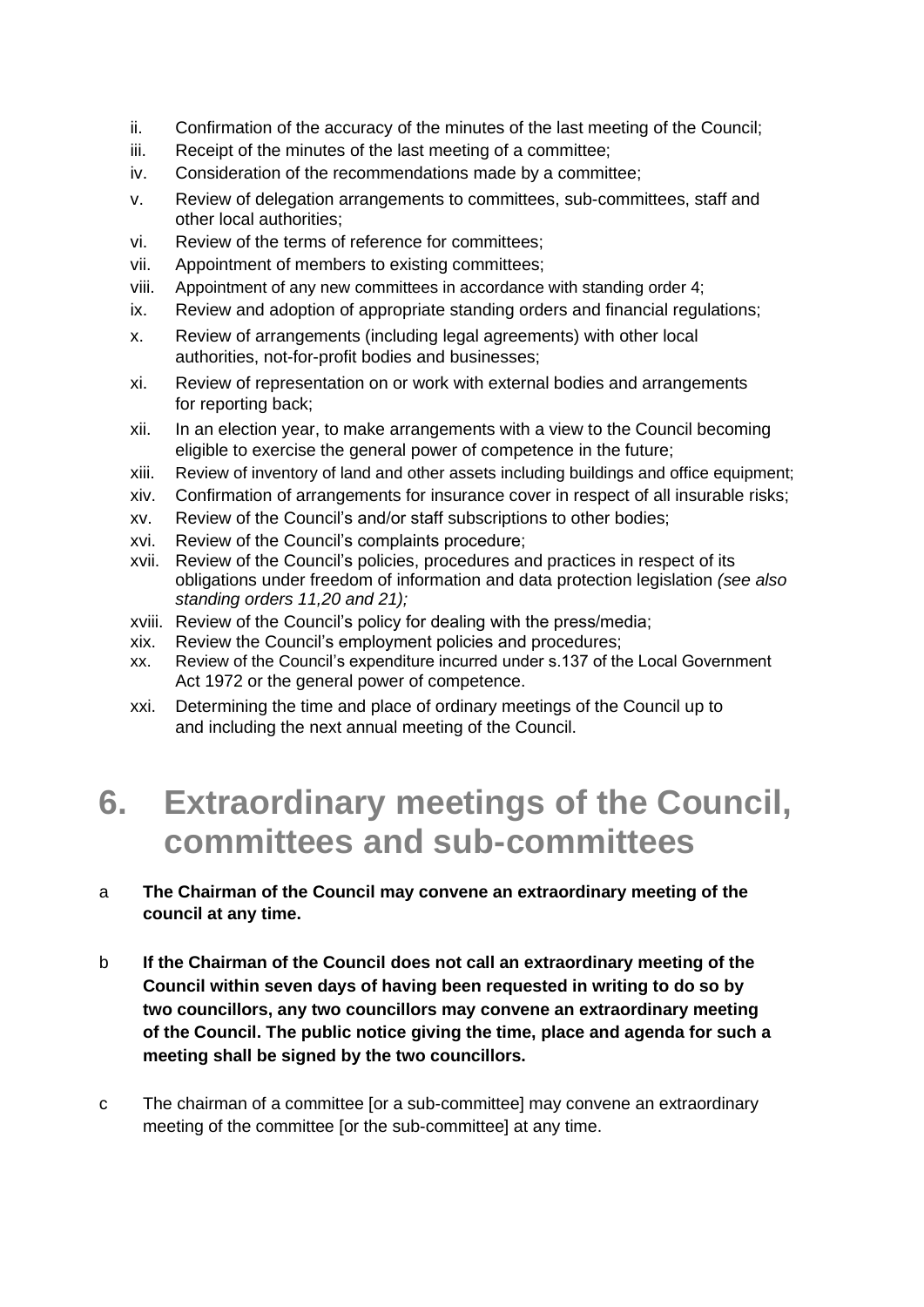d If the chairman of a committee or a sub-committee does not or refuses to call an extraordinary meeting within 10 days of having been requested by to do so by 4 members of the committee sub-committee, any 4 members of the committee or subcommittee may convene an extraordinary meeting of a committee or sub-committee.

#### **7. Previous resolutions**

- a A resolution shall not be reversed within six months except either by a special motion, which requires written notice by at least 7 councillors to be given to the Proper Officer in accordance with standing order 9, or by a motion moved in pursuance of the recommendation of a committee or a sub-committee.
- b When a motion moved pursuant to standing order 7(a) has been disposed of, no similar motion may be moved for a further six months.

#### **8. Voting on appointments**

a Where more than two persons have been nominated for a position to be filled by the council and none of those persons has received an absolute majority of votes in their favour, the name of the person having the least number of votes shall be struck off the list and a fresh vote taken. This process shall continue until a majority of votes is given in favour of one person. A tie in votes may be settled by the casting vote exercisable by the chairman of the meeting.

#### **9. Motions for a meeting which require written notice to be given to the Proper Officer**

- a A motion shall relate to the responsibilities of the meeting for which it is tabled and, in any event, shall relate to the performance of the Council's statutory functions, powers and obligations or an issue which specifically affects the Council's area or its residents.
- b No motion may be moved at a meeting unless it is on the agenda and the mover has given written notice of its wording to the Proper Officer at least 10 clear days before the meeting. Clear days do not include the day of the notice or the day of the meeting.
- c The Proper Officer may, before including a motion on the agenda received in accordance with standing order 9(b), correct obvious grammatical or typographical errors in the wording of the motion.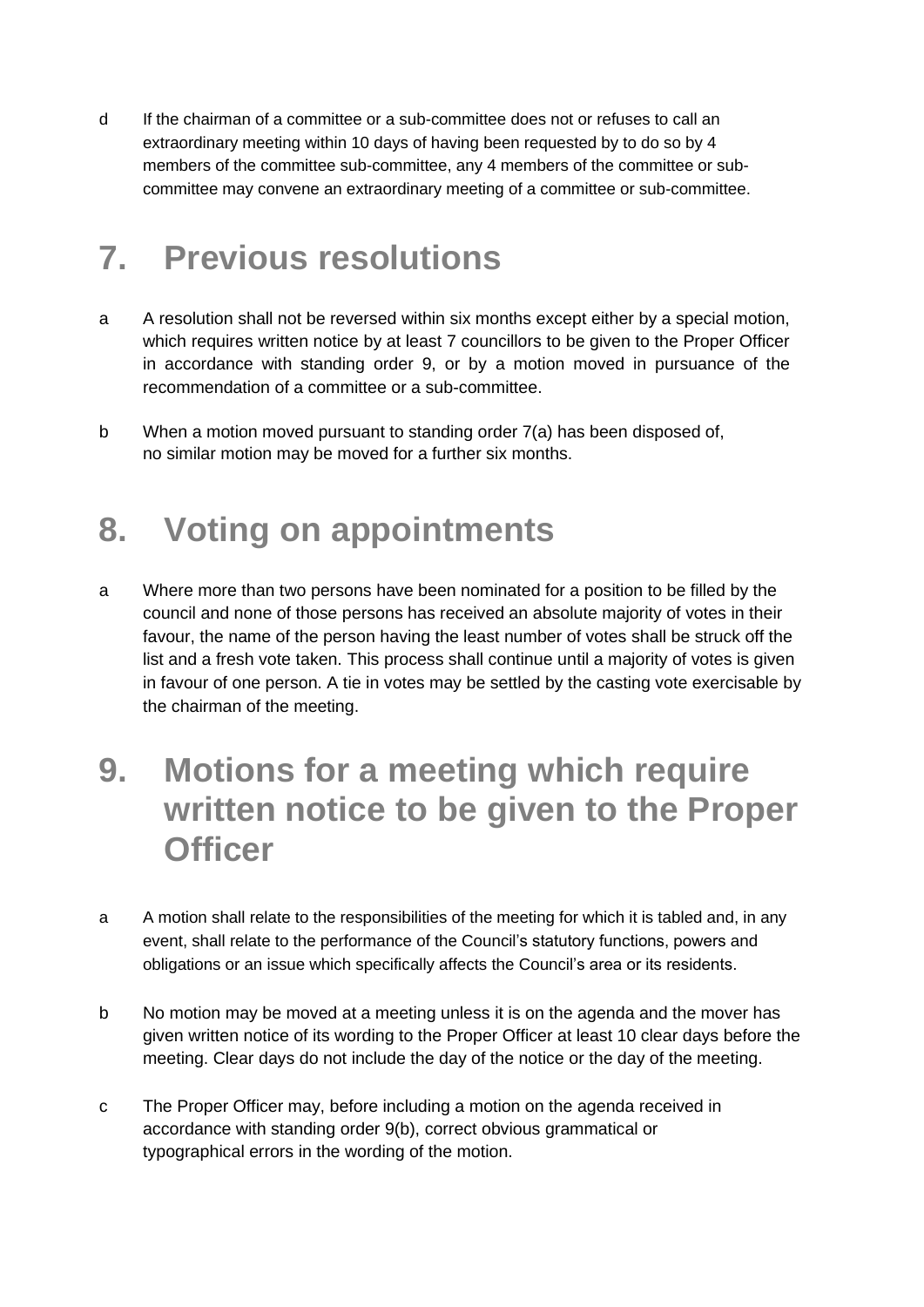- d If the Proper Officer considers the wording of a motion received in accordance with standing order 9(b) is not clear in meaning, the motion shall be rejected until the mover of the motion resubmits it, so that it can be understood, in writing to the Proper Officer at least seven clear days before the meeting.
- e If the wording or subject of a proposed motion is considered improper, the Proper Officer shall consult with the chairman of the forthcoming meeting or, as the case may be, the councillors who have convened the meeting, to consider whether the motion shall be included in the agenda or rejected.
- f The decision of the Proper Officer as to whether or not to include the motion on the agenda shall be final.
- g Motions received shall be recorded and numbered in the order in which they are received.
- h Motions rejected shall be recorded and with an explanation by the Proper Officer of the reason for rejection.

#### **10. Motions at a meeting which do not require written notice**

- a The following motions may be moved at a meeting without written notice to the Proper Officer;
	- i. to correct an inaccuracy in the draft minutes of a meeting;
	- ii. to move to a vote;
	- iii. to defer consideration of a motion;
	- iv. to refer a motion to a particular committee or sub-committee;
	- v. to appoint a person to preside at a meeting;
	- vi. to change the order of business on the agenda;
	- vii. to proceed to the next business on the agenda;
	- viii. to require a written report;
	- ix. to appoint a committee or sub-committee and their members;
	- x. to extend the time limits for speaking;
	- xi. to exclude the press and public from a meeting in respect of confidential or other information which is prejudicial to the public interest;
	- xii. to not hear further from a councillor or a member of the public;
	- xiii. to exclude a councillor or member of the public for disorderly conduct;
	- xiv. to temporarily suspend the meeting;
	- xv. to suspend a particular standing order (unless it reflects mandatory statutory or legal requirements);
	- xvi. to adjourn the meeting; or
	- xvii. to close the meeting.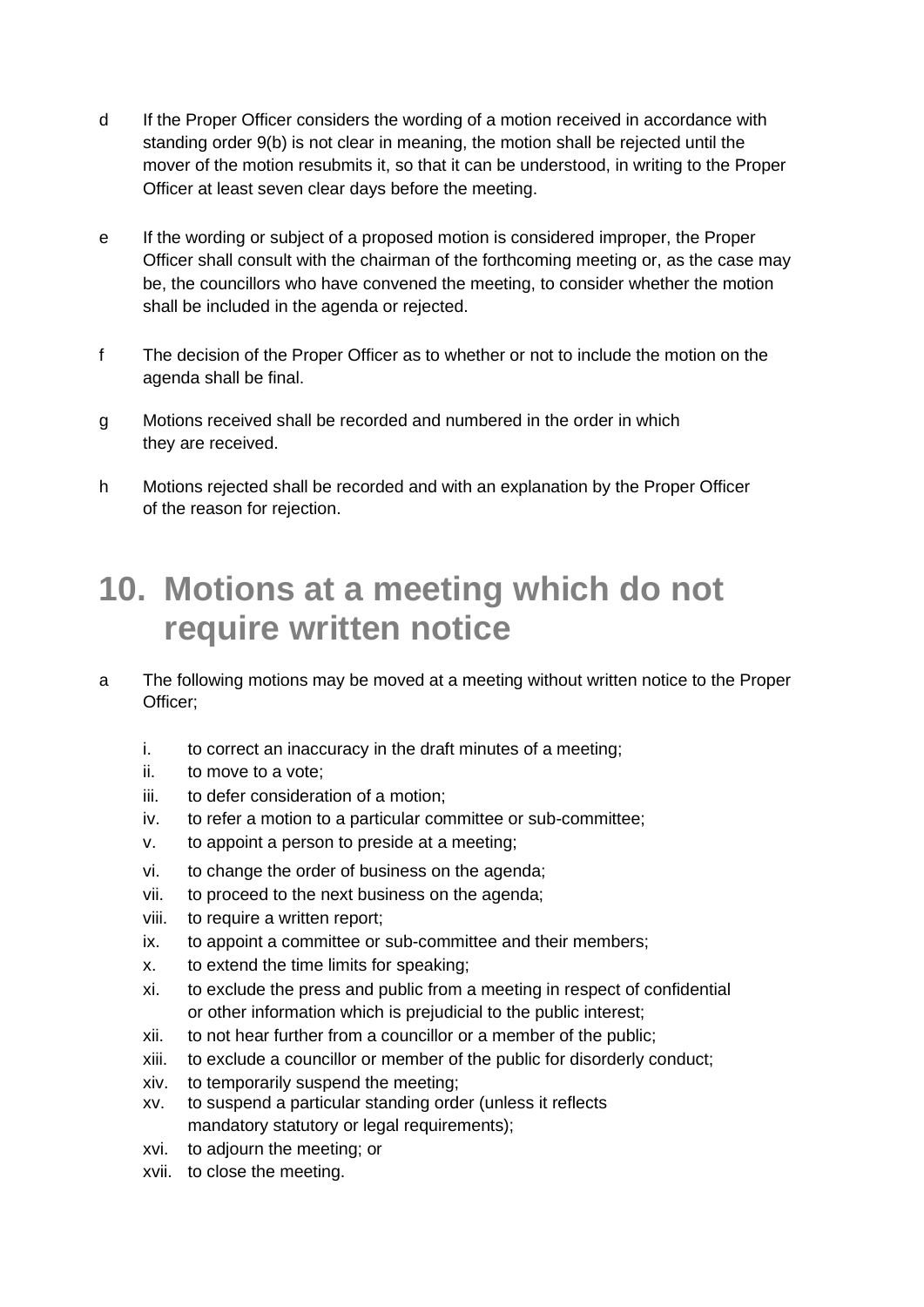#### **11. Management of information**

*See also standing order 20*

- a **The Council shall have in place and keep under review, technical and organisational measures to keep secure information (including personal data) which it holds in paper and electronic form. Such arrangements shall include deciding who has access to personal data and encryption of personal data.**
- b **The Council shall have in place, and keep under review, policies for the retention and safe destruction of all information (including personal data) which it holds in paper and electronic form. The Council's retention policy shall be retained or if this is not possible the criteria used to determine that period (e.g. the Limitation Act 1980).**
- c **The agenda, papers which support the agenda and the minutes of a meeting shall not disclose or otherwise undermine confidential information or personal data without legal justification.**
- d **Councillors, staff, the Council's contractors and agents shall not disclose confidential information or personal data without legal justification.**

#### **12. Draft minutes**

- **Full Council meetings**
- **Committee meetings**
- Sub-committee meetings
- a If the draft minutes of a preceding meeting have been served on councillors with the agenda to attend the meeting at which they are due to be approved for accuracy, they shall be taken as read.
- b There shall be no discussion about the draft minutes of a preceding meeting except in relation to their accuracy. A motion to correct an inaccuracy in the draft minutes shall be moved in accordance with standing order 10(a)(i).
- c The accuracy of draft minutes, including any amendment(s) made to them, shall be confirmed by resolution and shall be signed by the chairman of the meeting and stand as an accurate record of the meeting to which the minutes relate.
- d If the chairman of the meeting does not consider the minutes to be an accurate record of the meeting to which they relate, he shall sign the minutes and include a paragraph in the following terms or to the same effect: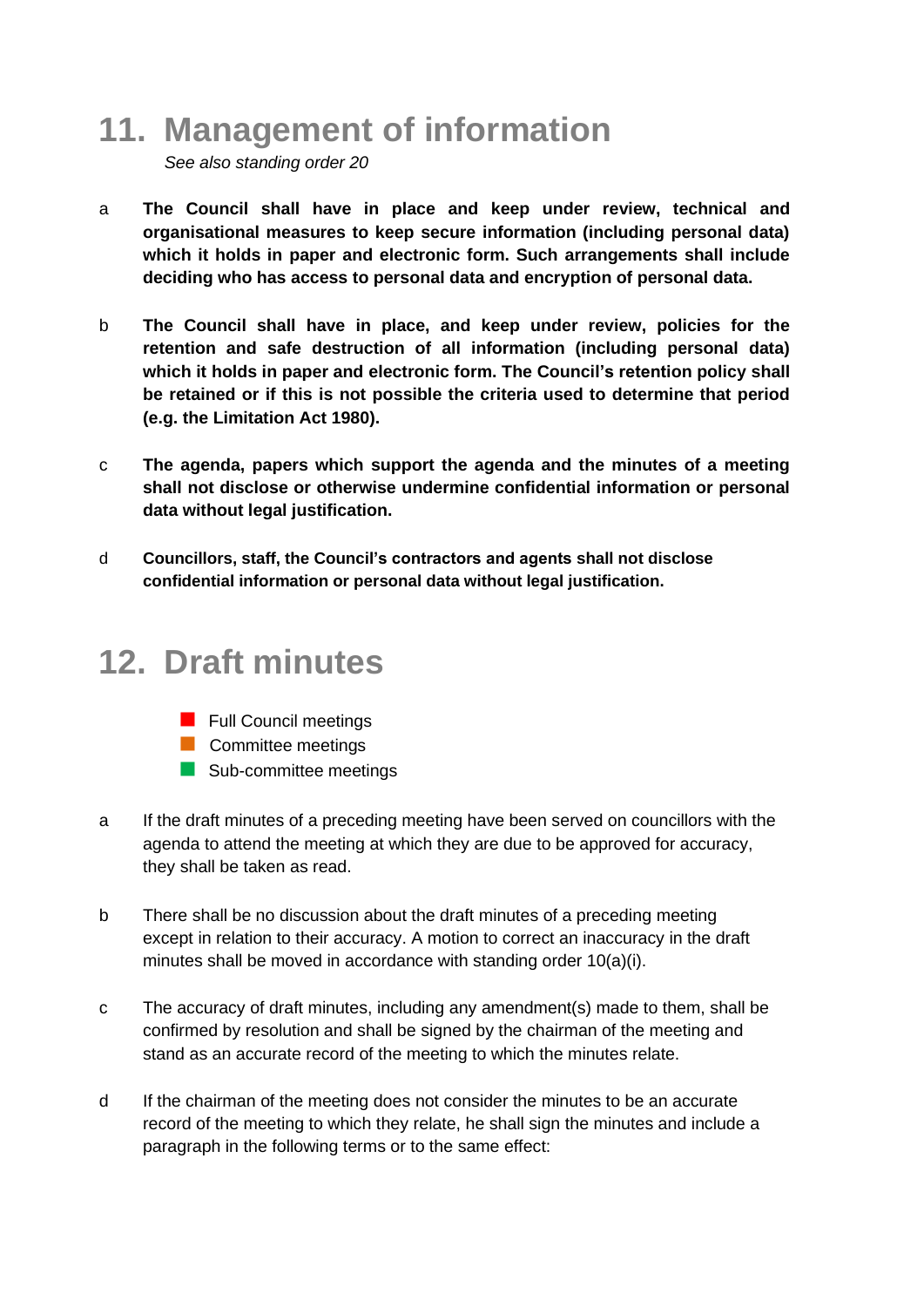"The chairman of this meeting does not believe that the minutes of the meeting of the ( ) held on [date] in respect of ( ) were a correct record but his view was not upheld by the meeting and the minutes are confirmed as an accurate record of the proceedings."

- <sup>e</sup> **If the Council's gross annual income or expenditure (whichever is higher) does** ■ not exceed £25,000, it shall publish draft minutes on a website which is publicly
	- **accessible and free of charge not later than one month after the meeting has taken place.**
- f Subject to the publication of draft minutes in accordance with standing order 12(e) and standing order 20(a) and following a resolution which confirms the accuracy of the minutes of a meeting, the draft minutes or recordings of the meeting for which approved minutes exist shall be destroyed.

## **13. Code of conduct and dispensations**

*See also standing order 3(u)*

- a All councillors and non-councillors with voting rights shall observe the code of conduct adopted by the council.
- b Unless he has been granted a dispensation, a councillor or non-councillor with voting rights shall withdraw from a meeting when it is considering a matter in which he has a disclosable pecuniary interest. He may return to the meeting after it has considered the matter in which he had the interest.
- c Unless he has been granted a dispensation, a councillor or non-councillor with voting rights shall withdraw from a meeting when it is considering a matter in which he has another interest if so required by the council's code of conduct. He may return to the meeting after it has considered the matter in which he had the interest.
- d **Dispensation requests shall be in writing and submitted to the Proper Officer** as soon as possible before the meeting, or failing that, at the start of the meeting for which the dispensation is required.
- e A decision as to whether to grant a dispensation shall be made by the Proper Officer and that decision is final.
- f A dispensation request shall confirm:
	- i. the description and the nature of the disclosable pecuniary interest or other interest to which the request for the dispensation relates;
	- ii. whether the dispensation is required to participate at a meeting in a discussion only or a discussion and a vote;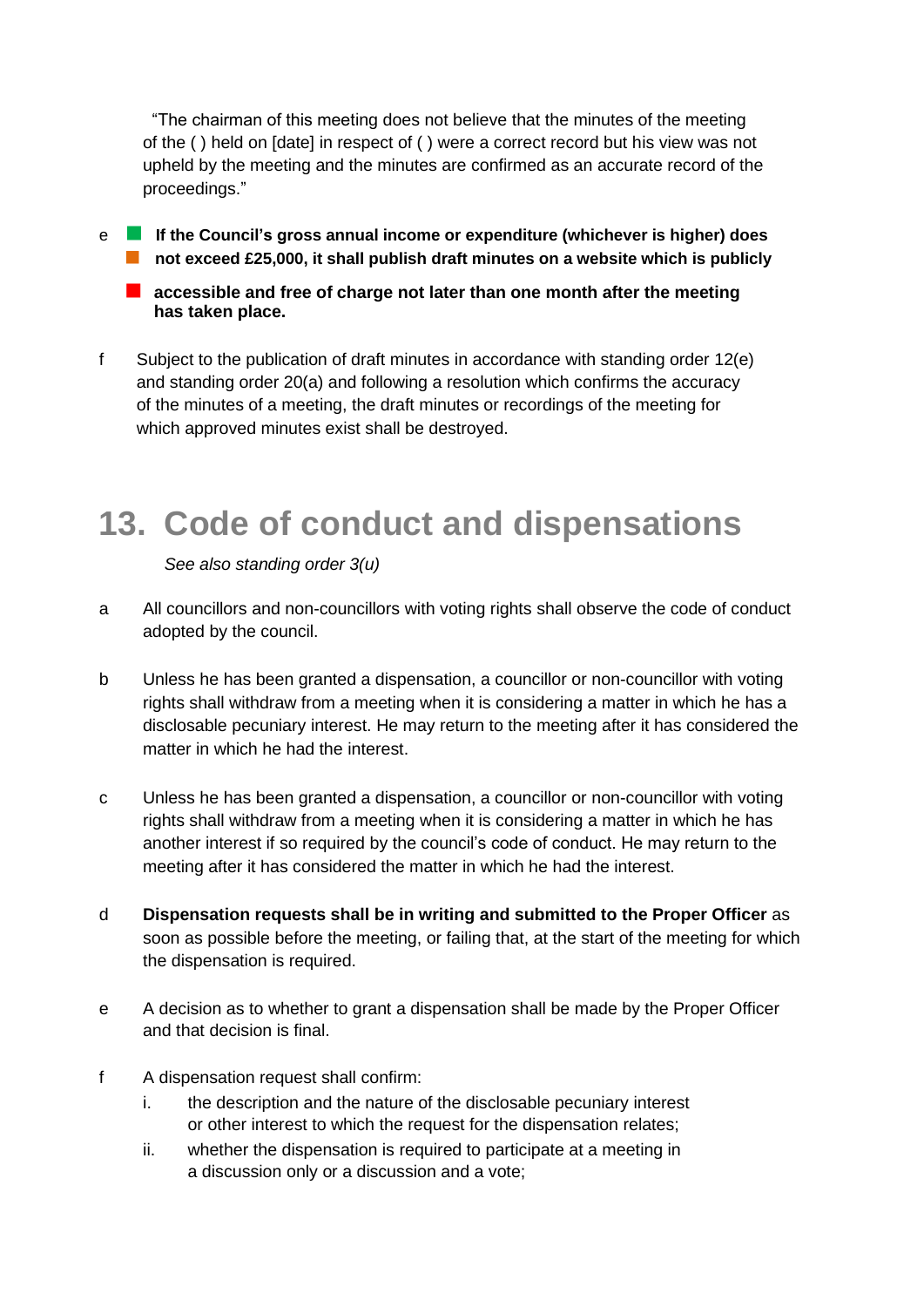- iii. the date of the meeting or the period (not exceeding four years) for which the dispensation is sought; and
- iv. an explanation as to why the dispensation is sought.
- g Subject to standing orders 13(d) and (f), a dispensation request shall be considered by the Proper Officer before the meeting or, if this is not possible, at the start of the meeting for which dispensation is required.
- **h A dispensation may be granted in accordance with standing order 13(e) if having regard to all relevant circumstances the following apply:**
	- **i. without the dispensation the number of persons prohibited from participating in the particular business would be so great a proportion of the meeting transacting the business as to impede the transaction of the business;**
	- **ii. granting the dispensation is in the interests of persons living in the Council's area; or**
	- **iii. it is otherwise appropriate to grant a dispensation.**

## **14. Code of conduct complaints**

- a Upon notification by the District Council which it is dealing with a complaint that a councillor or non-councillor with voting rights has breached the Council's code of conduct, the Proper Officer shall, subject to standing order 11, report this to the Council.
- b Where the notification in standing order 14(a) relates to a complaint made by the Proper Officer, the Proper Officer shall notify the Chairman of Council of this fact, and the Chairman shall nominate another staff member to assume the duties of the Proper Officer in relation to the complaint until it has been determined and the council has agreed what action, if any, to take in accordance with standing order 14(d).
- c The Council may:
	- i. provide information or evidence where such disclosure is necessary to investigate the complaint or is a legal requirement;
	- ii. seek information relevant to the complaint from the person or body with statutory responsibility for investigation of the matter;
- **d Upon notification by the District Council that a councillor or non-councillor with voting rights has breached the Council's code of conduct, the Council shall consider what, if any, action to take against him. Such action excludes disqualification or suspension from office.**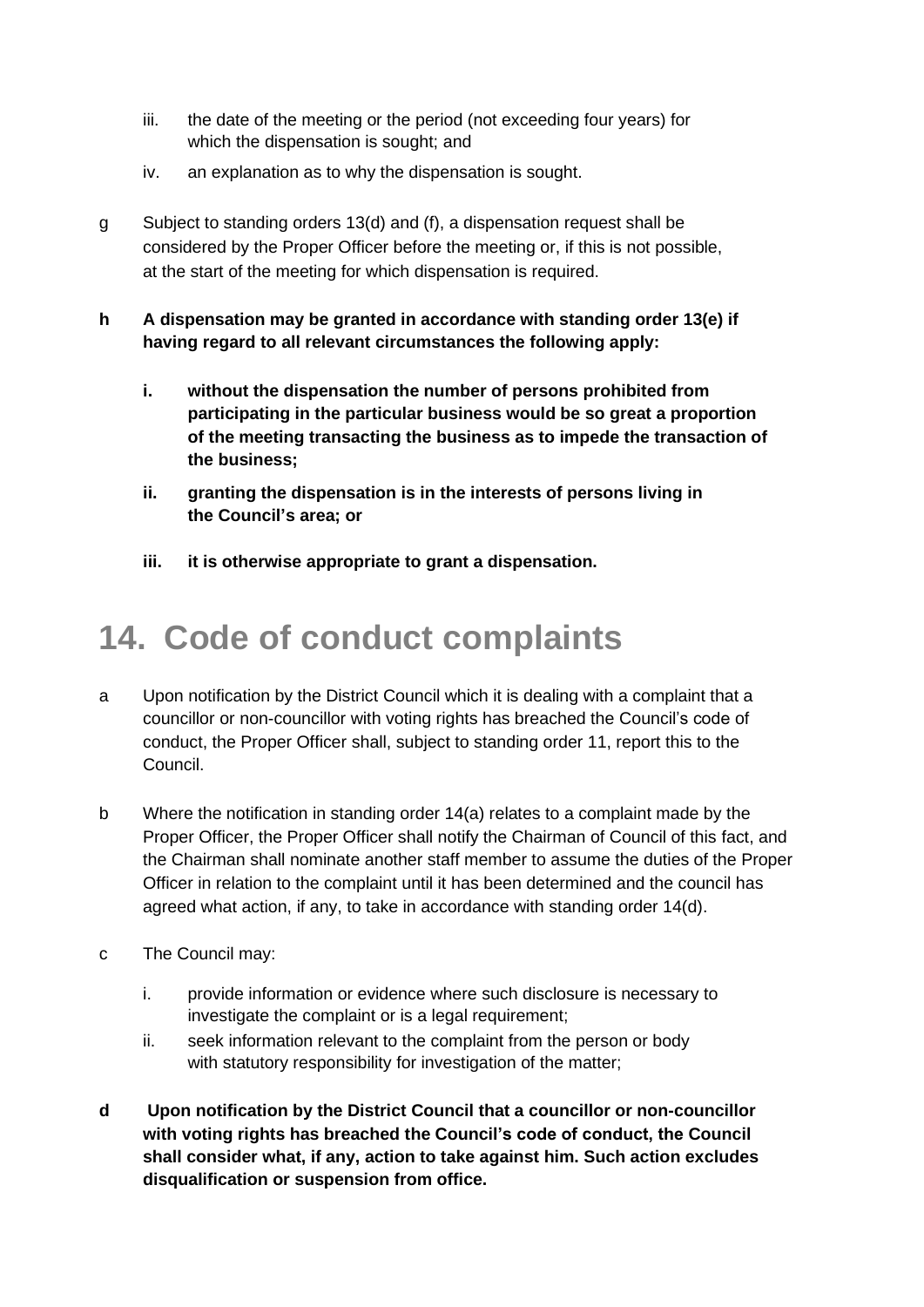# **15. Proper Officer**

- a The Proper Officer shall be either (i) the clerk or (ii) other staff member(s) nominated by the Council to undertake the work of the Proper Officer when the Proper Officer is absent.
- b The Proper Officer shall:
	- i. **at least three clear days before a meeting of the Council, a committee or a sub-committee,**
		- **serve on councillors, by delivery of post at their residences or by email authenticated in such a manner as the Proper Officer thinks fit, a signed summons confirming the time, place and the agenda (provided the councillor has consented to service by email), and**
		- **Provide, in a conspicuous place, public notice of the time, place and agenda (provided that the public notice with the agenda of an extraordinary meeting of the Council convened by councillors is signed by them).**

*See standing order 3(b) for the meaning of clear days for a meeting of a full council and standing order 3(c) for the meaning of clear days for a meeting of the committee;*

- ii. Subject to standing order 9, include on the agenda all motions in the order received unless a councillor has given written notice at least ( ) days before the meeting confirming his withdrawal of it.
- iii. **convene a meeting of the Council for the election of a new Chairman of the Council, occasioned by a casual vacancy in his office;**
- iv. **facilitate inspection of the minute book by local government electors;**
- v. **receive and retain copies of byelaws made by other local authorities;**
- vi. hold acceptance of office forms from councillors;
- vii. hold a copy of every councillor's register of interests;
- viii. assist with responding to requests under the freedom of information legislation and rights exercisable under data protection legislation, in accordance with the Council's relevant policies and procedures;
- ix. liaise, as appropriate, with the Council's Data Protection Officer;
- x. receive and send general correspondence and notices on behalf of the Council except where there is a resolution to the contrary;
- xi. assist in the organisation of, storage of, access to, security of and destruction of information held by the Council in paper and electronic form subject to requirements of data protection and freedom of information legislation and other legitimate requirements (e.g. the Limitation Act 1980);
- xii. arrange for legal deeds to be executed; *(see also standing order 23);*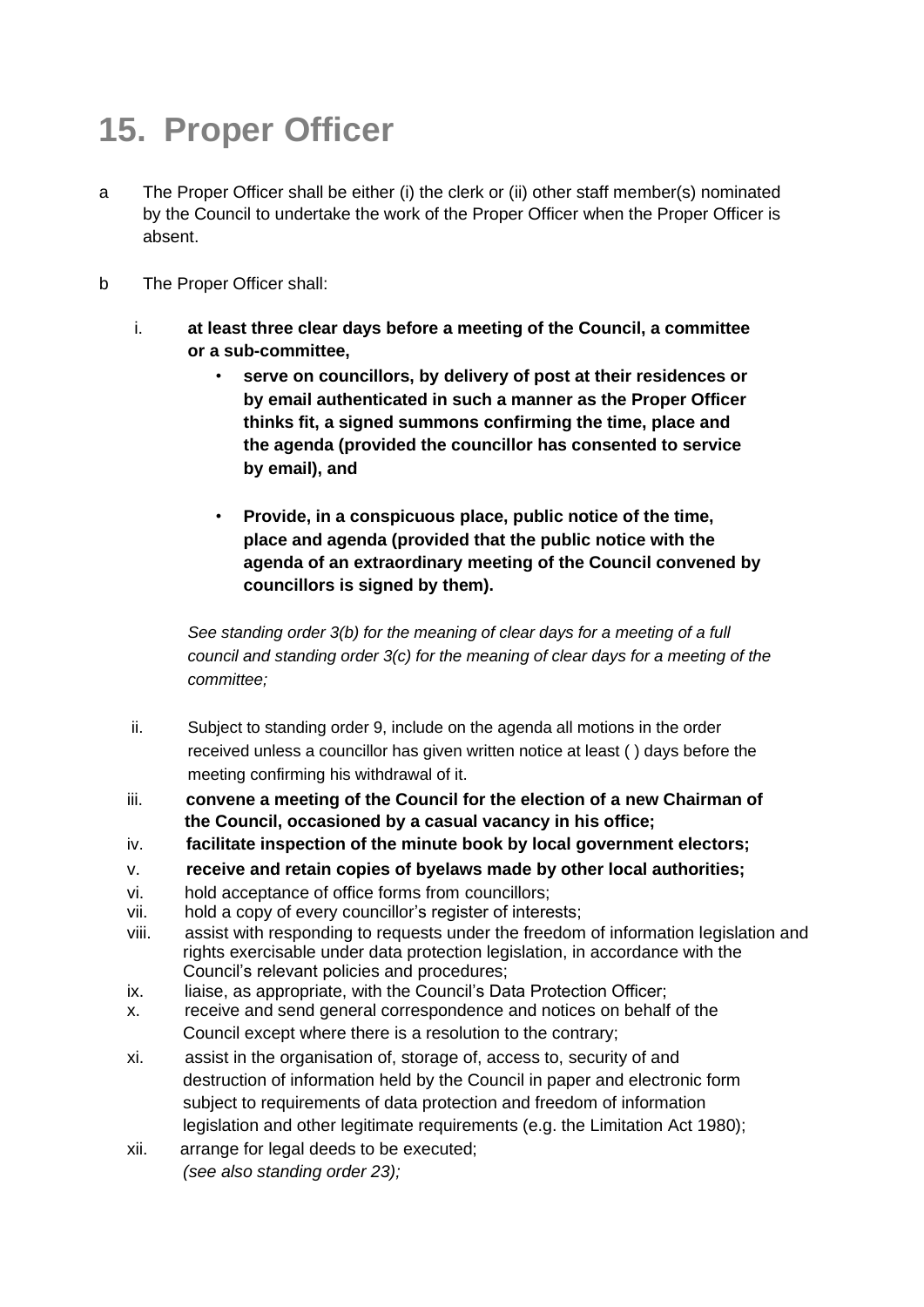- xiii. arrange or manage the prompt authorisation, approval, and instruction regarding any payments to be made by the council in accordance with the council's financial regulations;
- xiv. record every planning application notified to the Council and the Council's response to the local planning authority in a book for such purpose;
- xv. refer a planning application received by the Council to the Chairman or in his absence the Vice-Chairman of the Planning Committee within two working days of receipt to facilitate an extraordinary meeting if the nature of a planning application requires consideration before the next ordinary meeting of the Planning Committee.
- xvi. manage access to information about the council via the publication scheme; and
- xvii. retain custody of the seal of the Council (if there is one) which shall not be used without a resolution to that effect. *(see also standing order 23).*

## **16. Responsible Financial Officer**

a The council shall appoint appropriate staff member(s) to undertake the work of the Responsible Financial Officer when the Responsible Financial Officer is absent.

## **17. Accounts and accounting statements**

- a "Proper practices" in standing orders refer to the most recent version of Governance and Accountability for Local Councils – a Practitioners' Guide .
- b All payments by the council shall be authorised, approved and paid in accordance with the law, proper practices and the Council's financial regulations.
- c The Responsible Financial Officer shall supply to each councillor as soon as practicable after 30 June, 30 September and 31 December in each year a statement to summarise:
	- i. the Council's receipts and payments (or income and expenditure) for each quarter;
	- ii. the Council's aggregate receipts and payments (or income and expenditure) for the year to date;
	- iii. the balances held at the end of the quarter being reported and

which includes a comparison with the budget for the financial year and highlights any actual or potential overspends.

d As soon as possible after the financial year end at 31 March, the Responsible Financial Officer shall provide: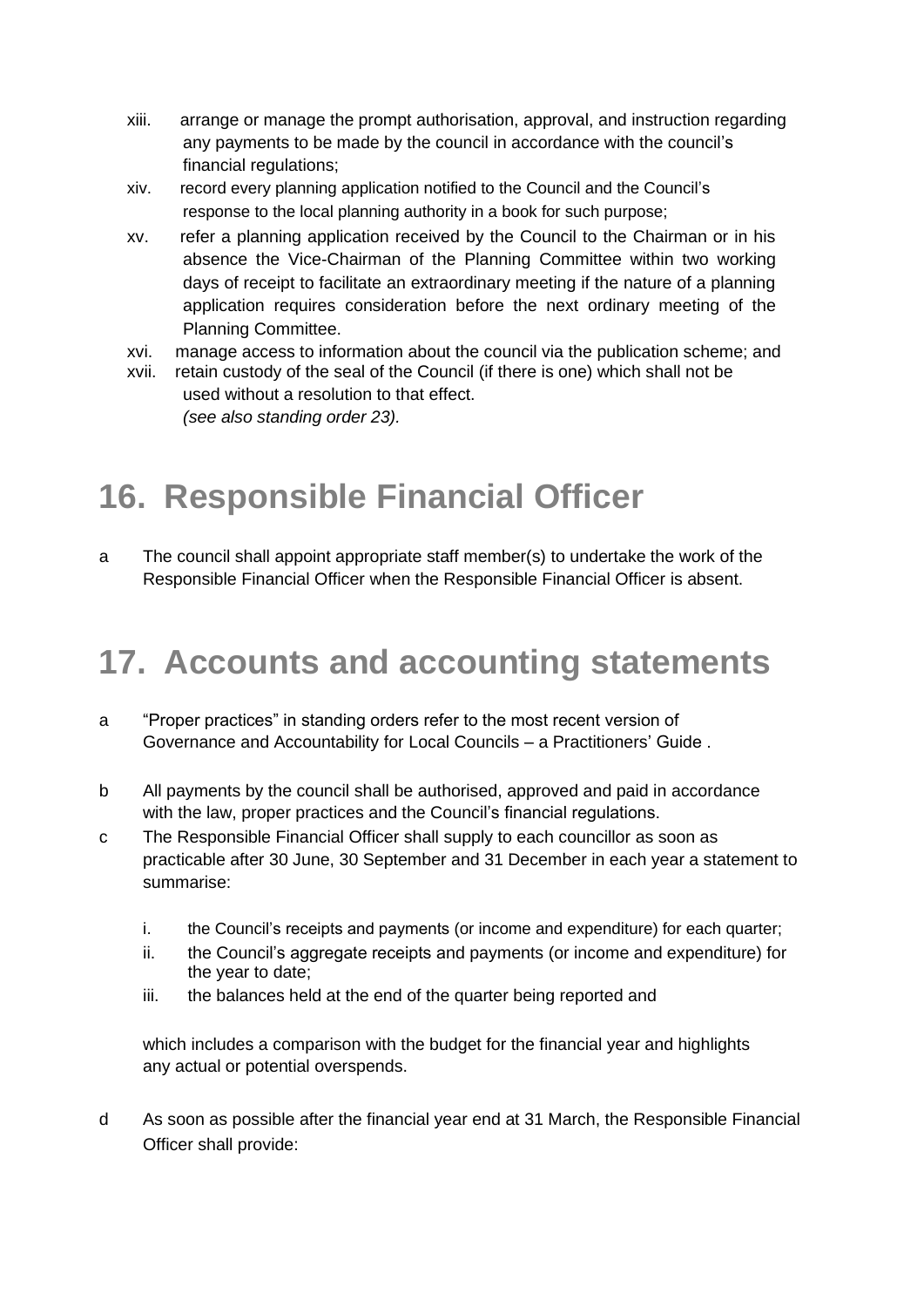- i. each councillor with a statement summarising the council's receipts and payments (or income and expenditure) for the last quarter and the year to date for information; and
- ii. to the Council the accounting statements for the year in the form of Section 1 of the annual governance and accountability return, as required by proper practices, for consideration and approval.
- e The year-end accounting statements shall be prepared in accordance with proper practices and applying the form of accounts determined by the Council (receipts and payments, or income and expenditure) for a year to 31 March. A completed draft annual governance and accountability return shall be presented to all councillors at least 14 days prior to anticipated approval by the Council. before the end of the following month of May. The annual governance and accountability return of the Council, which is subject to external audit, including the annual governance statement, shall be presented to Council for consideration and formal approval before 30 June.

## **18. Financial controls and procurement**

- a The Council shall consider and approve financial regulations drawn up by the Responsible Financial Officer, which shall include detailed arrangements in respect of the following:
	- i. the keeping of accounting records and systems of internal controls;
	- ii. the assessment and management of financial risks faced by the Council;
	- iii. the work of the independent internal auditor in accordance with proper practices and the receipt of regular reports from the internal auditor, which shall be required at least annually;
	- iv. the inspection and copying by councillors and local electors of the Council's accounts and/or orders of payments; and
	- v. whether contracts with an estimated value below **£25,000** due to special circumstances are exempt from a tendering process or procurement exercise.
- b Financial regulations shall be reviewed regularly and at least annually for fitness of purpose.
- c **A public contract regulated by the Public Contracts Regulations 2015 with an estimated value in excess of £25,000 but less than the relevant thresholds in standing order 18(f) is subject to Regulations 109-114 of the Public Contracts Regulations 2015 which include a requirement on the Council to advertise the contract opportunity on the Contracts Finder website regardless of what other means it uses to advertise the opportunity.**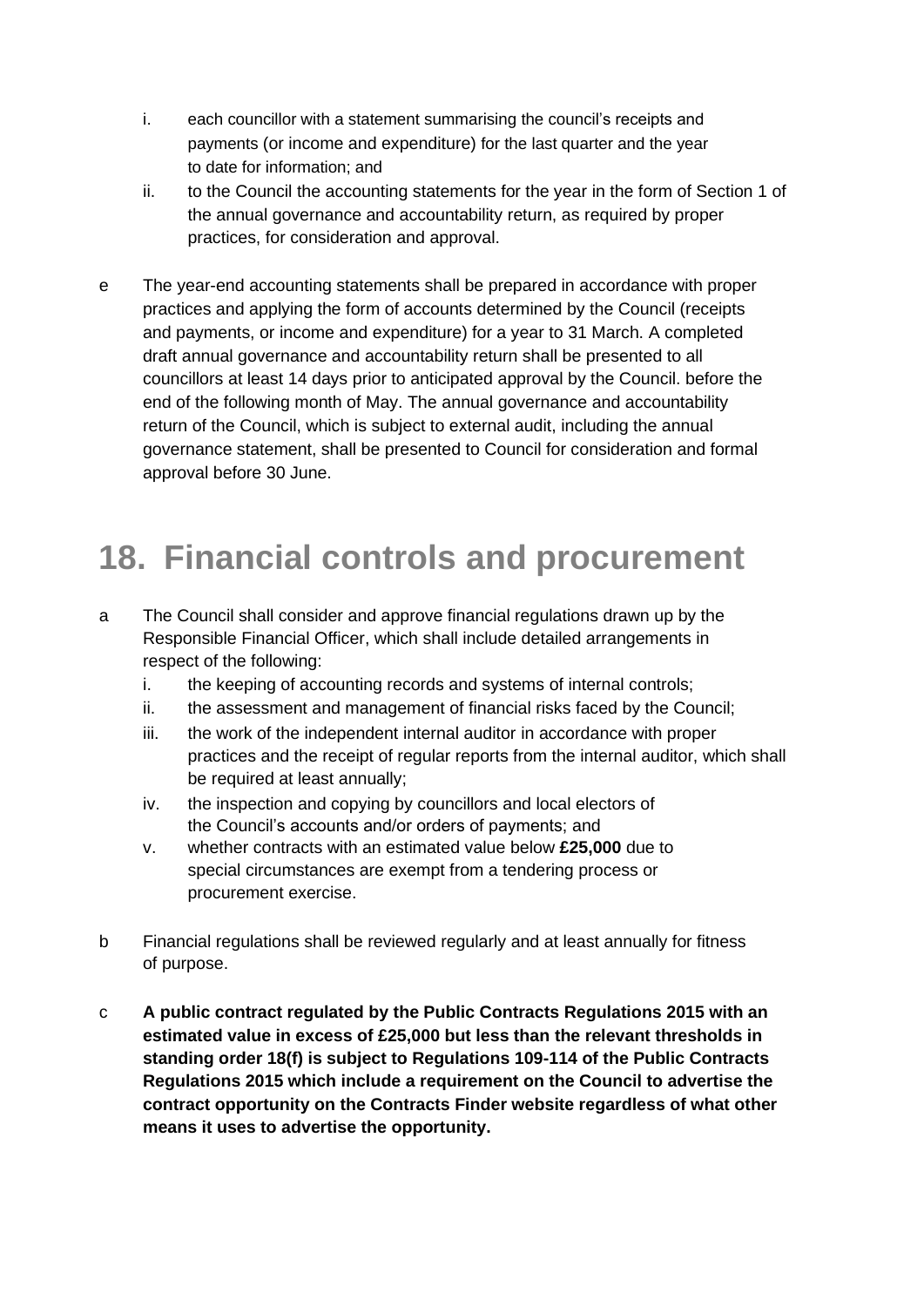- d Subject to additional requirements in the financial regulations of the Council, the tender process for contracts for the supply of goods, materials, services or the execution of works shall include, as a minimum, the following steps:
	- i. a specification for the goods, materials, services or the execution of works shall be drawn up;
	- ii. an invitation to tender shall be drawn up to confirm (i) the Council's specification (ii) the time, date and address for the submission of tenders (iii) the date of the Council's written response to the tender and (iv) the prohibition on prospective contractors contacting councillors or staff to encourage or support their tender outside the prescribed process;
	- iii. the invitation to tender shall be advertised in any manner which is appropriate, including the Council's website and the Government's Contracts Finder platform for tenders which exceed the relevant threshold;
	- iv. tenders are to be submitted in writing in a sealed marked envelope addressed to the Proper Officer;
	- v. tenders shall be opened by the Proper Officer in the presence of at least one councillor after the deadline for submission of tenders has passed;
	- vi. tenders are to be reported to and considered by the appropriate meeting of the Council or a committee or sub-committee with delegated responsibility.
- e Neither the council, nor a committee or a sub-committee with delegated responsibility for considering tenders, is bound to accept the lowest value tender.

update sections 18 (f) and (g) to bring the Standing Orders in line with the procurement requirements of section 135 of the Local Government Act 1972 and The Public Contracts Regulations 2015 and to delegate to the Clerk and Chairman of the Finance & Personnel Committee to make the necessary amendments.

**Where the value of a contract is likely to exceed the threshold specified by the Office of Government Commerce from time to time, the Council must consider whether the Public Contracts Regulations 2015 or the Utilities Contracts Regulations 2016 apply to the contract and, if either of those Regulations apply, the Council must comply with procurement rules. The latest NALC's procurement guidance contains further details.**

# **19. Handling staff matters**

- a A matter personal to a member of staff which is being considered by a meeting of Council or the Finance and Personnel Committee is subject to standing order 11.
- b Subject to the Council's policy regarding absences from work, the Council's most senior member of staff shall notify the chairman of the Finance &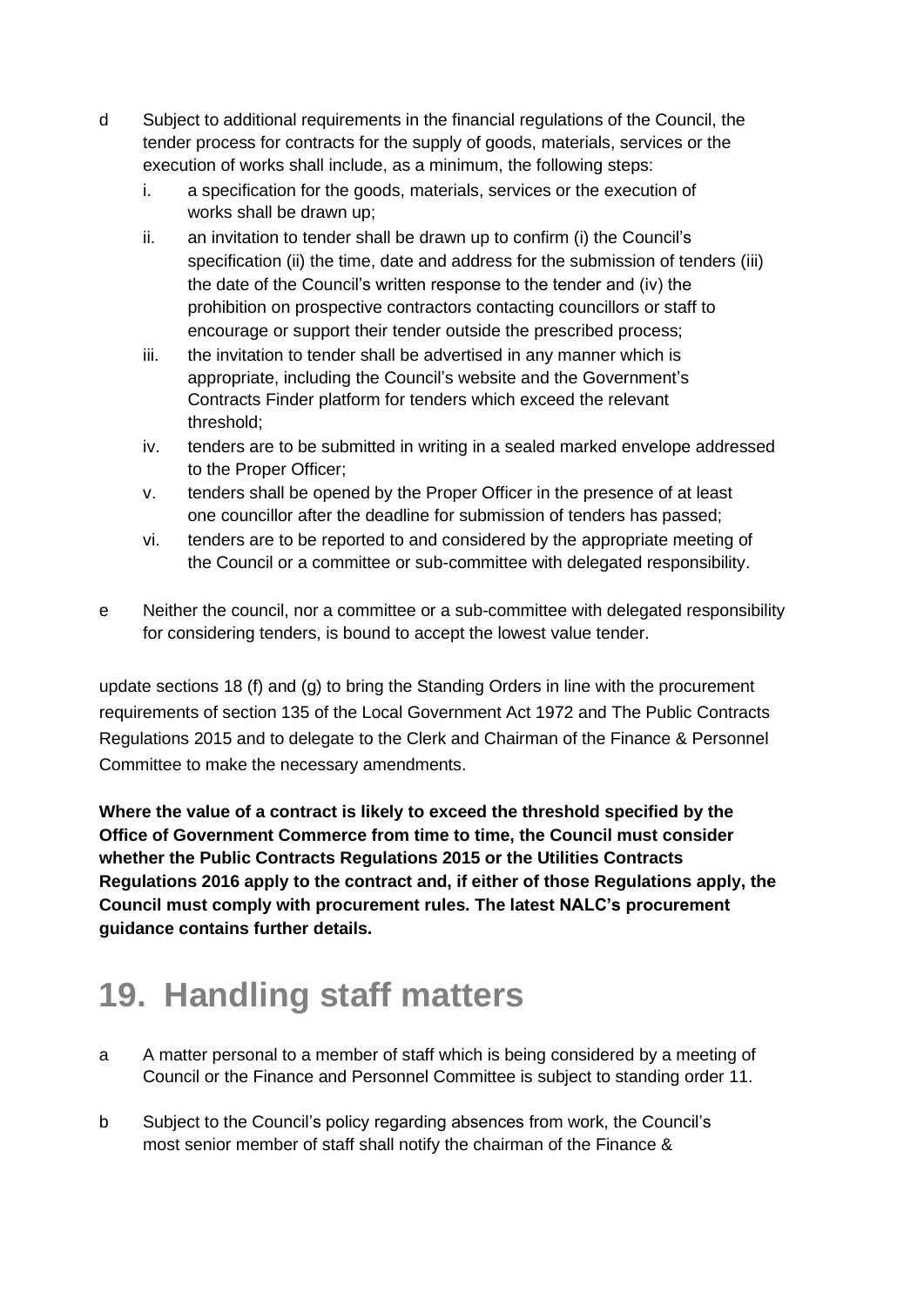Personnel committee or if he is not available, the vice-chairman of that Committee of absence occasioned by illness or other reason.

- c The chairman of the Finance & Personnel Committee or in his absence, the vicechairman shall upon a resolution conduct a review of the performance and annual appraisal of the work of any member of staff. The reviews and appraisal shall be reported in writing and are subject to approval by resolution by the Finance & Personnel Committee.
- d Subject to the Council's policy regarding the handling of grievance matters, the Council's most senior member of staff shall contact the Chairman of the Finance & Personnel Committee or in his absence, the vice-chairman of that Committee in respect of an informal o formal grievance matter, and this matter shall be reported back and progressed by resolution of the Finance & Personnel Committee.
- e Subject to the Council's policy regarding the handling of grievance matters, if an informal or formal grievance matter raised by a member of staff relates to the chairman or the vice-chairman of the Finance & Personnel Committee, this shall be communicated to another member of the Finance & Personnel Committee, which shall be reported back and progressed a resolution of the Finance & Personnel Committee.
- f Any persons responsible for all or part of the management of staff shall treat as confidential the written records of all meetings relating to their performance, capabilities, grievance or disciplinary matters.
- g In accordance with standing order 11(a), persons with line management responsibilities shall have access to staff records referred to in standing order 19(f).

#### **20. Responsibilities to provide information**

*See also standing order 21.*

- **a In accordance with freedom of information legislation, the Council shall publish information in accordance with its publication scheme and respond to requests for information held by the Council.**
- **b The Council shall publish information in accordance with the requirements of the Local Government (Transparency Requirements) (England) Regulations 2015.**

#### **21. Responsibilities under data protection legislation**

(Below is not an exclusive list). *See also standing order 11.*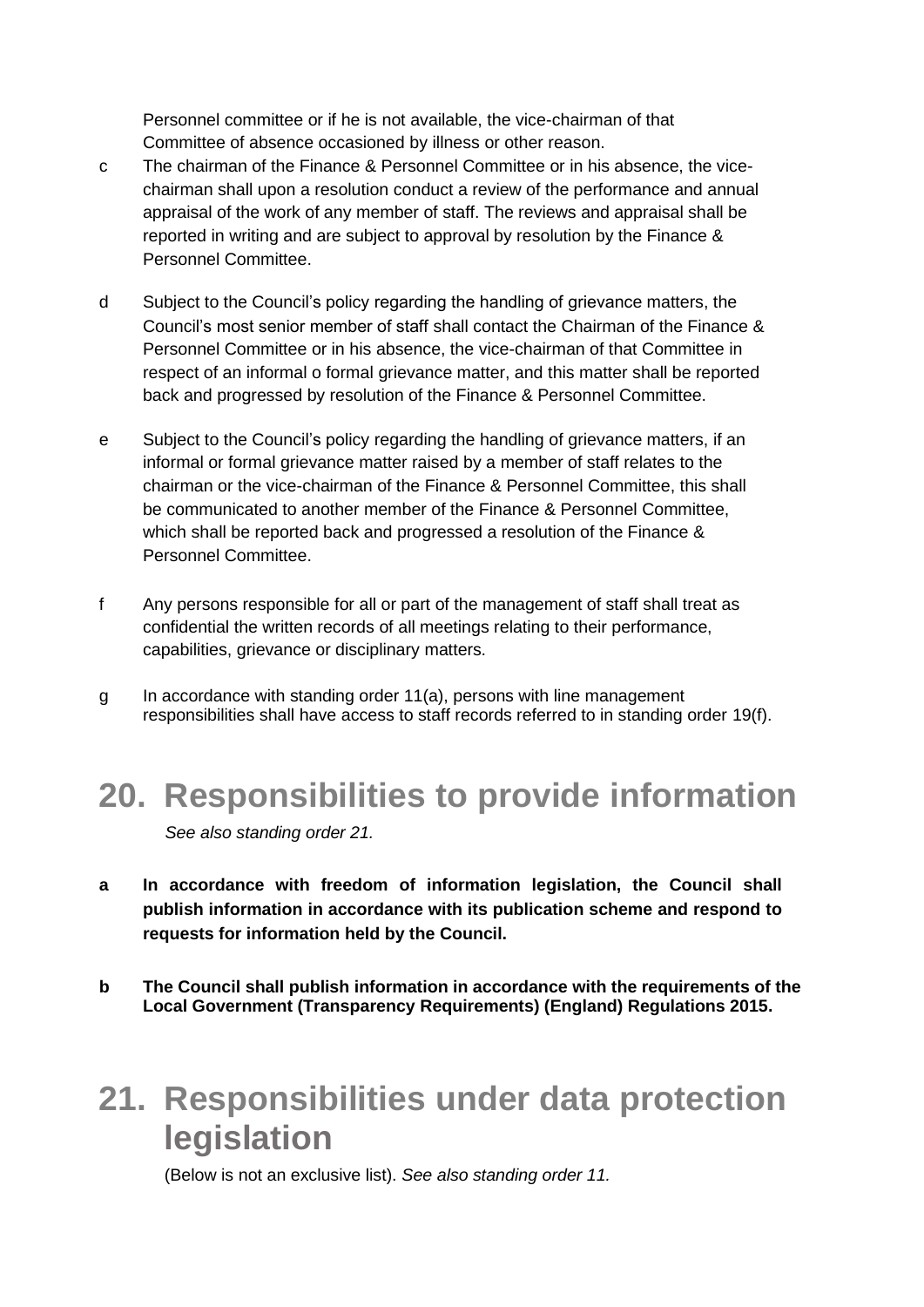- a **The Council shall appoint a Data Protection Officer.**
- b **The Council shall have policies and procedures in place to respond to an individual exercising statutory rights concerning his personal data.**
- **c The Council shall have a written policy in place for responding to and managing a personal data breach.**
- **d The Council shall keep a record of all personal data breaches comprising the facts relating to the personal data breach, its effects and the remedial action taken.**
- **e The Council shall ensure that information communicated in its privacy notice(s) is in an easily accessible and available form and kept up to date.**
- **f The Council shall maintain a written record of its processing activities.**

#### **22. Relations with the press/media**

a Requests from the press or other media for an oral or written comment or statement from the Council, its councillors or staff shall be handled in accordance with the Council's policy in respect of dealing with the press and/or other media.

## **23. Execution and sealing of legal deeds**

*See also standing orders 15(b)(xii) and (xvii).*

- a Subject to Standing Order 23c, a legal deed shall not be executed on behalf of the Council unless authorised by a resolution.
- b Subject to standing order 23(a), any two councillors may sign, on behalf of the Council, any deed required by law and the Proper Officer shall witness their signatures.
- c In any case where it is necessary to execute a legal deed as a matter of urgency, the execution may be authorised by the Clerk together with the Chairman of the Council and Chairman of the Finance & Personnel Committee in consultation with all councillors. Any two members so authorised may sign. The actions must be presented to and ratified by Council at the first available opportunity thereafter